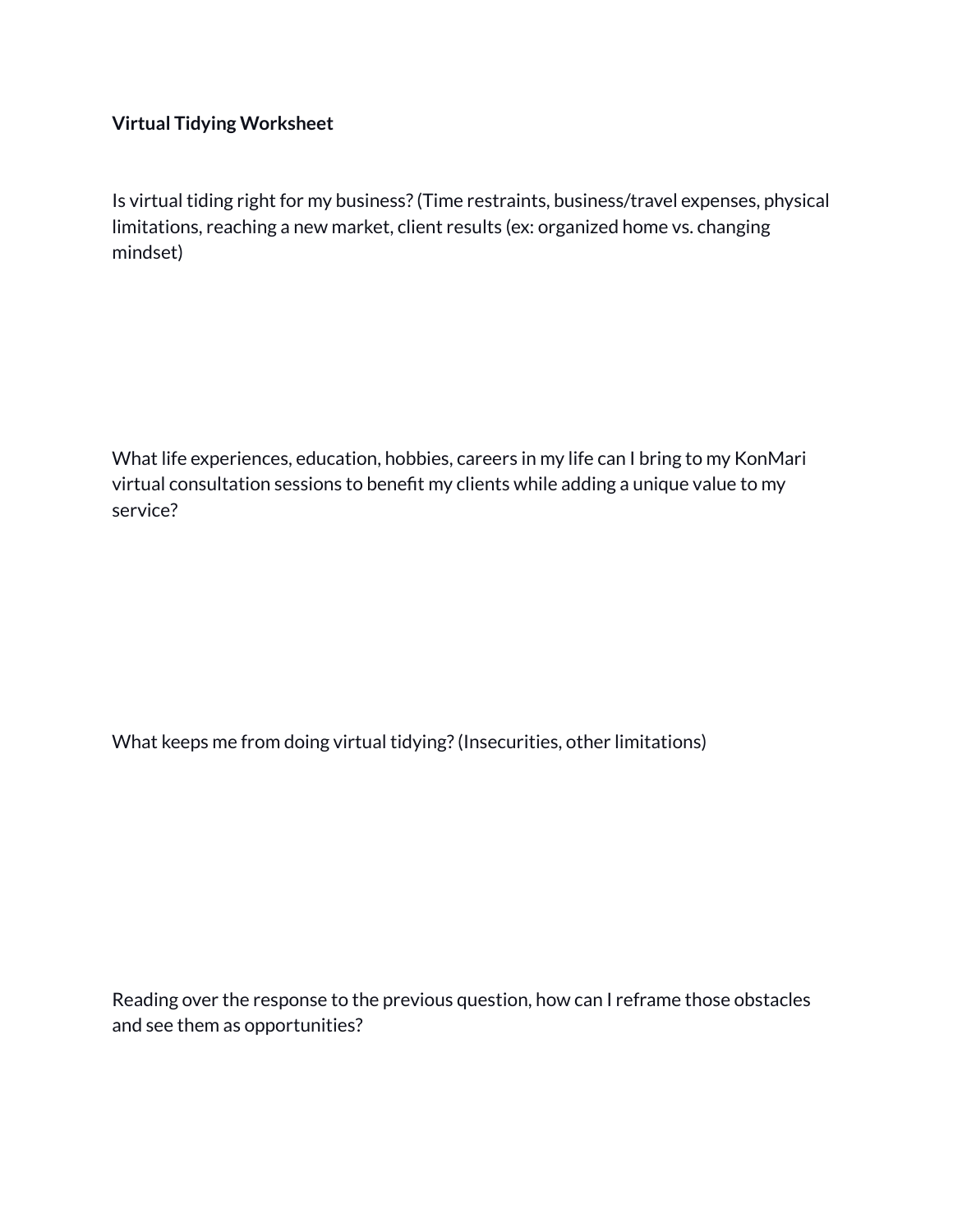Is virtual tidying right for my current client/ target market?If not, who are my ideal virtual tidying clients?

When deciding if the client is suitable for virtual tidying, look for:

- Commitment to make a change
- Trust in you to be the one who can help
- Does their family support or want to be involved in tidying
- How big is the home, and how much stuff do they have? Is it manageable?
- Does the client have physical limitations?
- Does the client have emotional limitations?
- Does the client feel comfortable using their devices for online calls?

Since I can't offer physical help to my clients, what type of help can I offer them, or what goals do I want to achieve on these calls?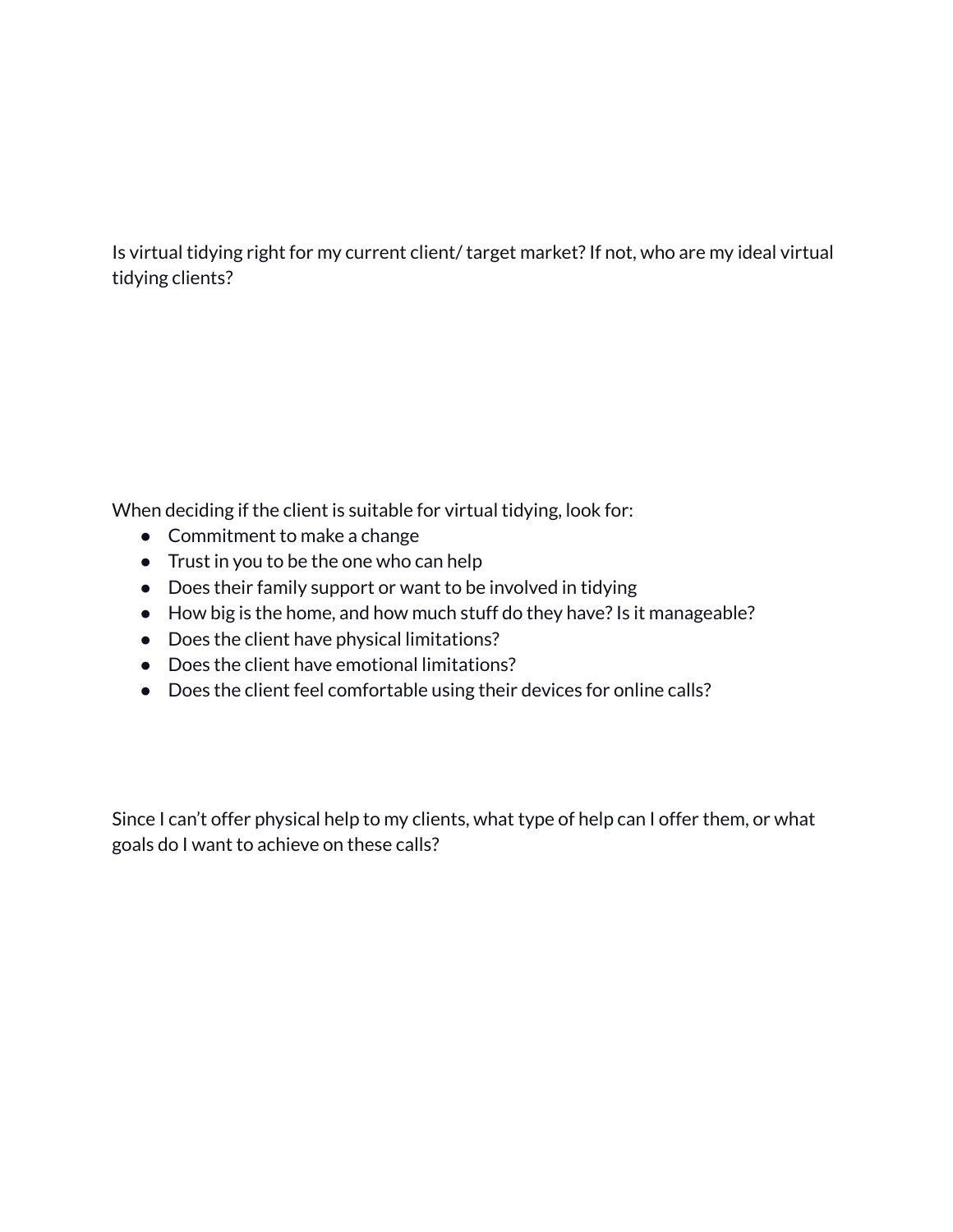Make a list of items I need to support my virtual tidy sessions. (ex: Folding kit with sample clothing, document with links for folding videos, samples of clear envelopes for paper storage, sample containers or drawer dividers, etc.)

What do I need to set up in my home office for virtual tidying?(Equipment, lighting, sound, background, comfort items during the call)

What features are important to me when choosing an app for hosting my virtual sessions?

- Cost of the app
- Ease of use
- The number of people who can attend (one-on-one or group, how many people?)
- Recording option
- Security/Password protection
- Screen Sharing
- Call analytics